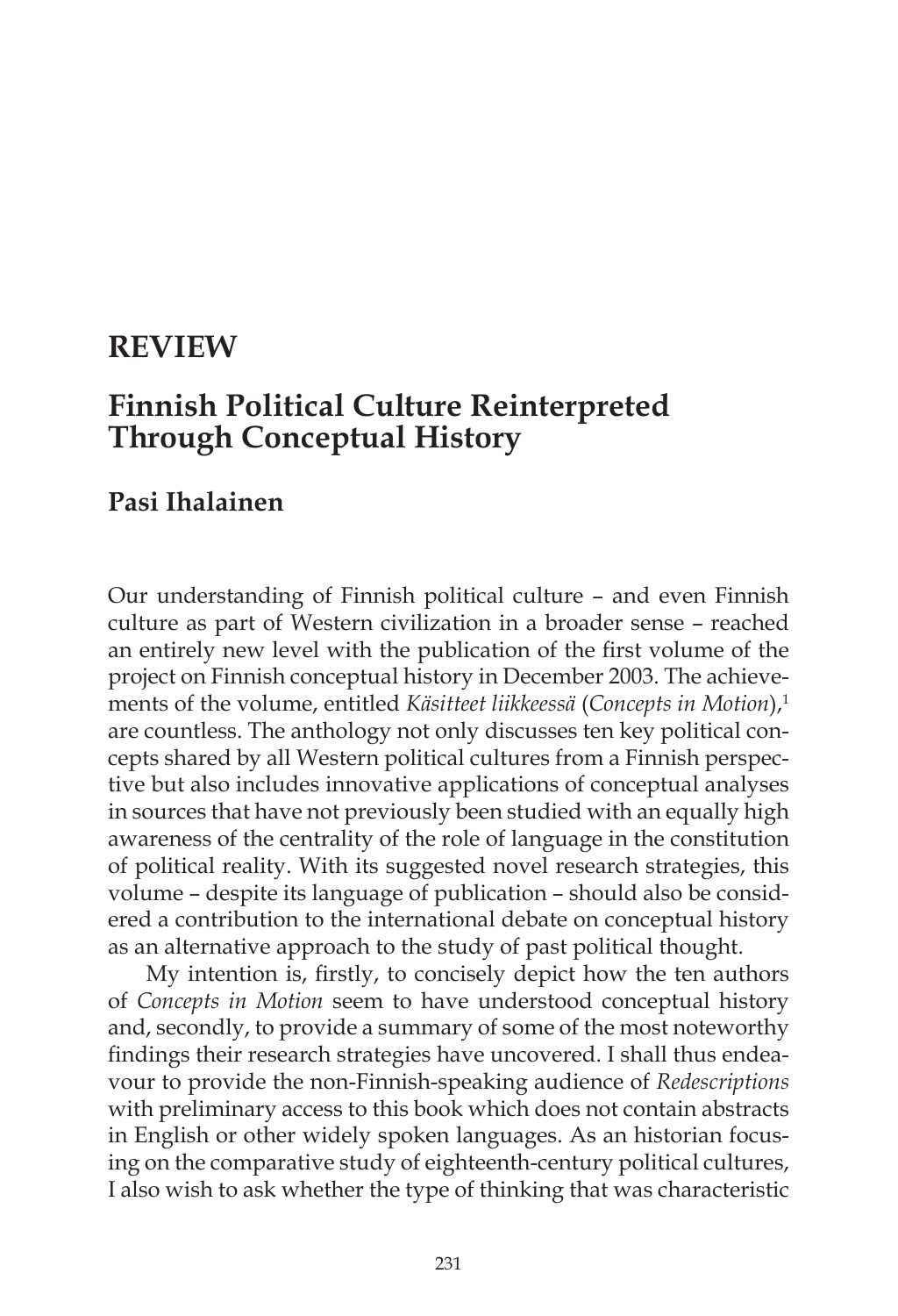of pre-modern Sweden (to which Finland belonged for no less than seven centuries) and its continuity in later periods of Finnish political culture have been sufficiently considered in the study of Finnish political thought in general and in this book in particular. Similarly, I am also interested in learning how the potential for comparative research has been applied here.

In many respects, *Concepts in Motion* represents pioneering basic research. For Finnish scholars, students, politicians, journalists, as well as a broader audience, it constitutes an indispensable source of reference. *Concepts in Motion* makes its readers more aware of the historical and contested character of concepts in their day-to-day vocabulary, the meanings of which they often take for granted. For the international audience, the volume provides interesting comparative research on a small Northern European polity with intimate links to political discourse in neighbouring Sweden, as well as a chance to explore a relatively radical democratization process in a rather peripheral country in the early twentieth century. Despite links to Sweden, Finnish political culture retained a number of distinctive features as a result of factors such as linguistic isolation and a period of Russian rule during the nineteenth century. *Concepts in Motion* will be of utmost importance to future scholars of Swedish conceptual history, but many other historians of political cultures will undoubtedly benefit from it as well. This is particularly true as far as articles translated into English and published in the previous volumes of the *Finnish Yearbook of Political Thought* are concerned. Further article translations, and hopefully an English translation of the entire collection of essays, should be published as soon as possible in order to allow the existing linguistic boundaries to be crossed.

While waiting for such translations, however, we can rest assured that *Concepts in Motion* will be relatively easy reading for anyone familiar with the conceptual historical perspective and possessing at least some basic knowledge of Finnish history. This readability reflects the considerable effort which not only the authors but also the editors have made in turning complicated analyses of conceptual history based on very diverse sources into a textual entity in which the various chapters complement each other in a balanced manner. The chapters provide sophisticated and independent scholarly analyses and often aim at serving as a kind of synthesis of previous research and findings based on a close reading of primary sources. They highlight several interesting features of Finnish political culture, including the continuous centrality of the concept of 'governing' in Finn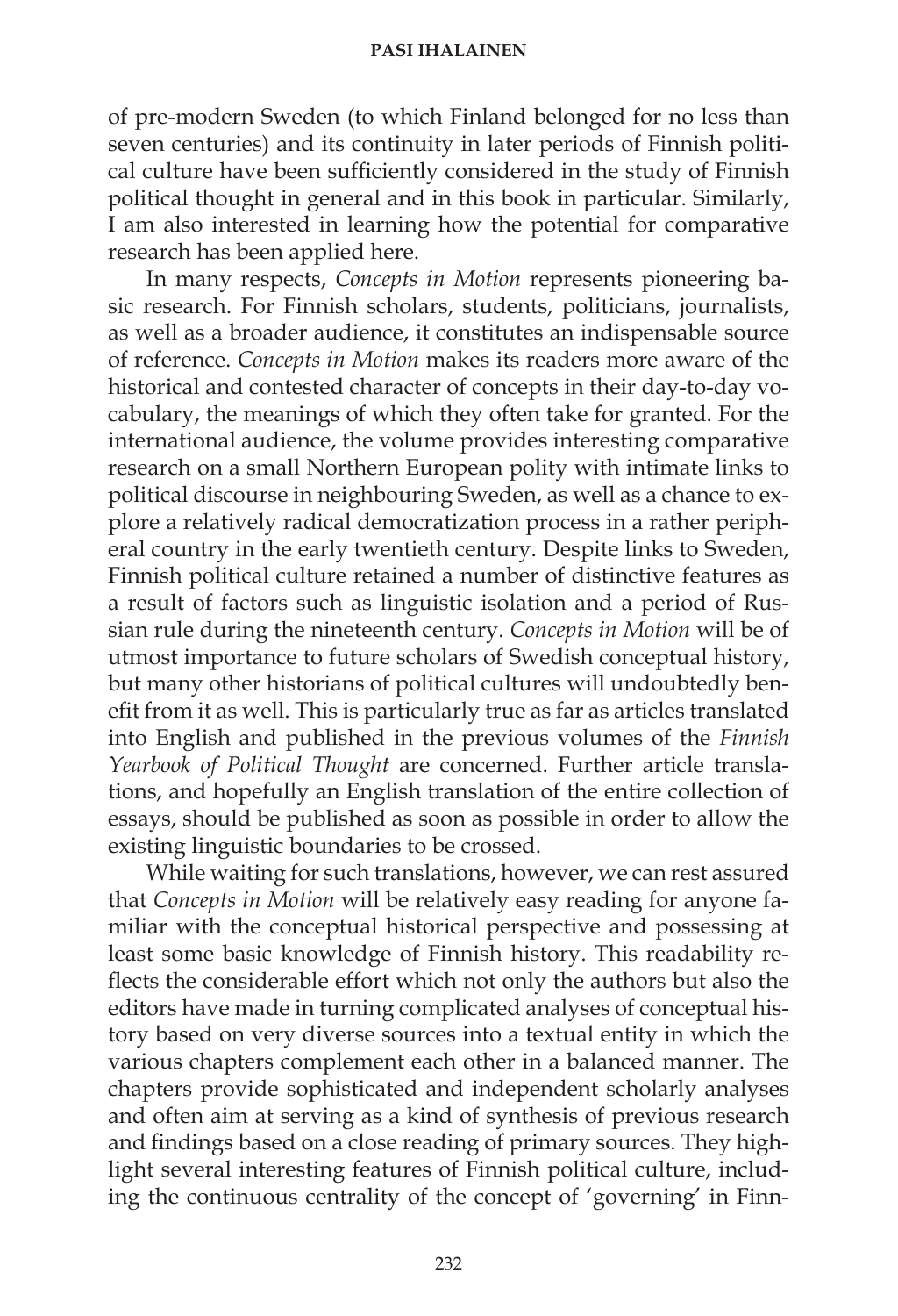ish political discourse, the widespread tendency to see 'society' and 'state' as identical phenomena, the tradition of regarding 'state' and 'politics' as intimately connected concepts, and the rather modest role awarded to 'citizens'.

For readers unfamiliar with conceptual history, *Concepts in Motion* may well serve to be challenging reading, however, as it requires not only some knowledge of the Finnish and European history of ideas but also familiarity with the conceptual historical perspective. The willingness to admit that the conceptual historical 'attitude' does have certain strengths paves the way for a reader to gain a comprehensive understanding of the work. This may prove difficult for social scientists who have learnt to favour precisely defined concepts or historians who consider political events or social and economic structures – as opposed to 'mere' thought – as their main objects of analysis. Despite the long-lasting effects of the linguistic turn, not even all historians of political thought have focused on the study of political language as a means of analyzing past political cultures. Within the field of Finnish historiography, little attention has previously been paid to truly reflective conceptual analyses. As the conceptual approach is still a novelty to many professional historians, as many of the volume's contributors come from outside the field of traditional historiography, and as the articles open some entirely new perspectives into Finland's past, most historians have been rather slow to comment on the book. There is no doubt, however, that the value of *Concepts in Motion* in terms of understanding Finnish history is becoming increasingly recognized among scholars from various disciplines.

## **Pioneering and Truly Interdisciplinary Work**

One of the major achievements of *Concepts in Motion* is that it demonstrates the potential of truly interdisciplinary and multi-university research projects in the humanities and the social sciences, which are fields that are often divided by disciplinary and institutional boundaries. *Concepts in Motion* provides us with a concrete illustration of the capability of political scientists, historians, sociologists and philosophers to combine their specialist expertise in a fruitful manner and to compile a common volume in which diverse perspectives are linked by a shared attitude which regards political language as the most important object of research.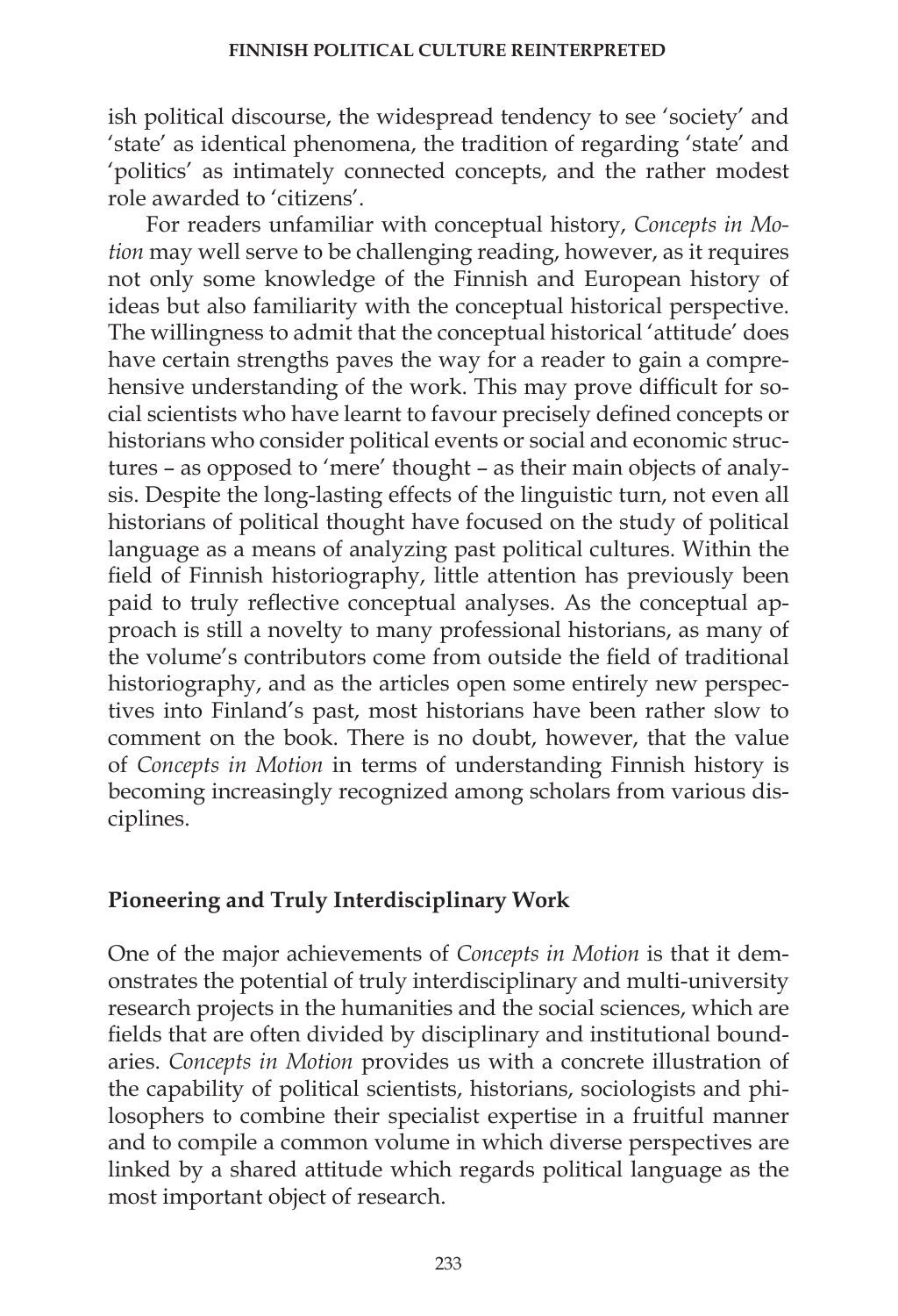The compilation of the volume has by no means been an easy process. The eight years of planning, source-based research, writing, conference discussions and editing that has led up to the publication of this volume has not been an easy feat within the confines of present-day research funding. Each individual chapter should perhaps be compared to a monograph rather than an ordinary research article in terms of the amount of work that went into them, particularly as each author has usually discussed the history of a concept over a period of up to two hundred years. In most other national projects in conceptual history – the Dutch project providing the most recent example – the editors have considered it necessary to divide the discussion of each concept amongst scholars specializing in different fields of study and different time periods.

The division of labour followed in *Concepts in Motion* entails that the chapters are by no means exhaustive accounts of the history of the discussed concepts, but rather open possibilities for more penetrating conceptual historical analyses in the future. As this is the first volume in what is meant to be a series of reference works on conceptual history, a number of major political concepts have been left out without the editors being entirely convincingly capable of explaining their criteria for choosing the selected concepts. Even after the completion of this volume, we are still missing satisfactory accounts of the history of concepts such as fatherland, nation, democracy, parliamentarism, freedom, justice and equality. As such concepts will hopefully be discussed in future volumes, it is essential to broaden the group of contributors even further.

### **Conceptual History as an Attitude and Common Denominator**

Above all, *Concepts in Motion* demonstrates the potential for innovative research in the humanities and the social sciences arising from a conceptual historical 'attitude'. Indeed, the editors have chosen to speak about a common 'attitude' as opposed to any strictly defined 'methodology of conceptual history'. What unites the contributors is the conception that the meanings assigned to political concepts by the contemporaries through the use of the concepts and changes in their meaning over time should be seen as the primary object of scholarly analysis. Such a conception or 'attitude' is derived from the linguistic turn in the human sciences which has caused scholars in various analytical fields to focus on language use and related disputes.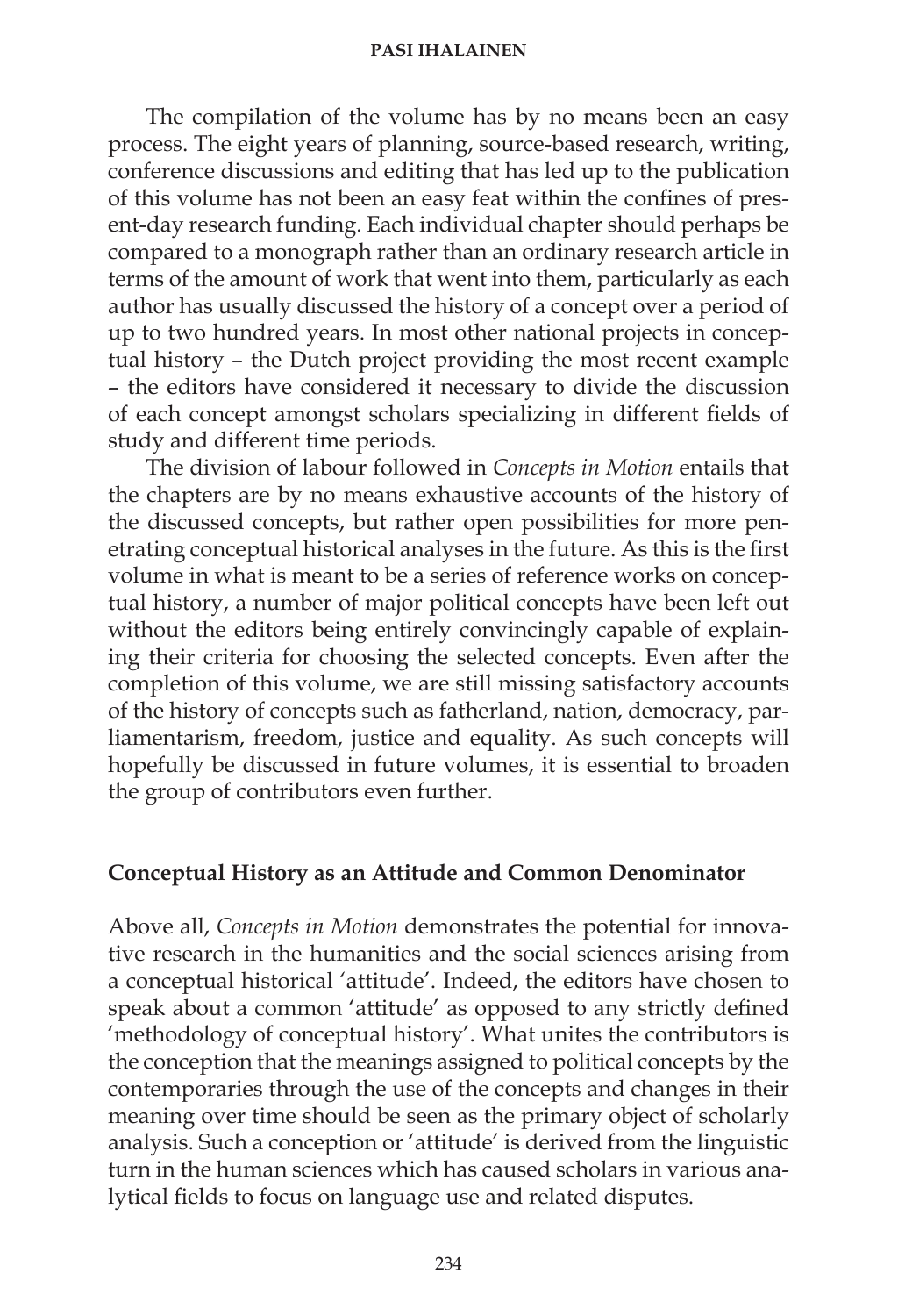#### **FINNISH POLITICAL CULTURE REINTERPRETED**

Conceptual historians are also highly aware of the role of both language as a constitutive element of reality and of the historical and contested character of both concepts in primary sources and concepts used in scholarly texts. Hence, they focus on how participants in past political disputes endeavoured both when speaking and writing to assign meaning to the central concepts of each discourse that supported their own views. In practical research work, they are interested in the creation of new concepts, in the assignment of new meanings to old concepts, and in the frequent disagreements on the proper way of using concepts. Many of them are also interested in the macro-level comparisons between diverse sources and periods of time, which entails a readiness to discuss semantic changes without attempting to meticulously contextualize every standard use of a given concept as a unique speech act. Though highly conscious of the contextual origin of many meanings carried by a concept, conceptual historians thus not only focus on the contextualization of individual uses of concepts but also wish to carry out revealing comparisons between unconventional speech acts, forms of political discourse, and even entire political cultures.

### **Contributions to the International Methodological Debate**

From the point of view of the ongoing international debate on conceptual history, *Concepts in Motion* provides a significant contribution in that its authors share an intention to broaden the field of research known as conceptual history. They clearly wish to establish an understanding of conceptual research that combines two different approaches to past political thought. The contextualist and rhetoric-oriented history of political thought, which has a strong standing in British universities and is best exemplified by scholars such as Quentin Skinner (Cambridge), and German *Begriffsgeschichte*, which focuses on macro-level semantic change and is most widely known in the form advocated by Reinhart Koselleck (Bielefeld), are seen as compatible strategies of research that a researcher can successfully apply even within the same study.

This kind of easy combination of the history of political thought and various versions of Continental conceptual history has not been taken as self-evident either in theoretical discussions or in practical research work, particularly in Anglophone research literature. In fact, quite the opposite is true. The division between the two approaches,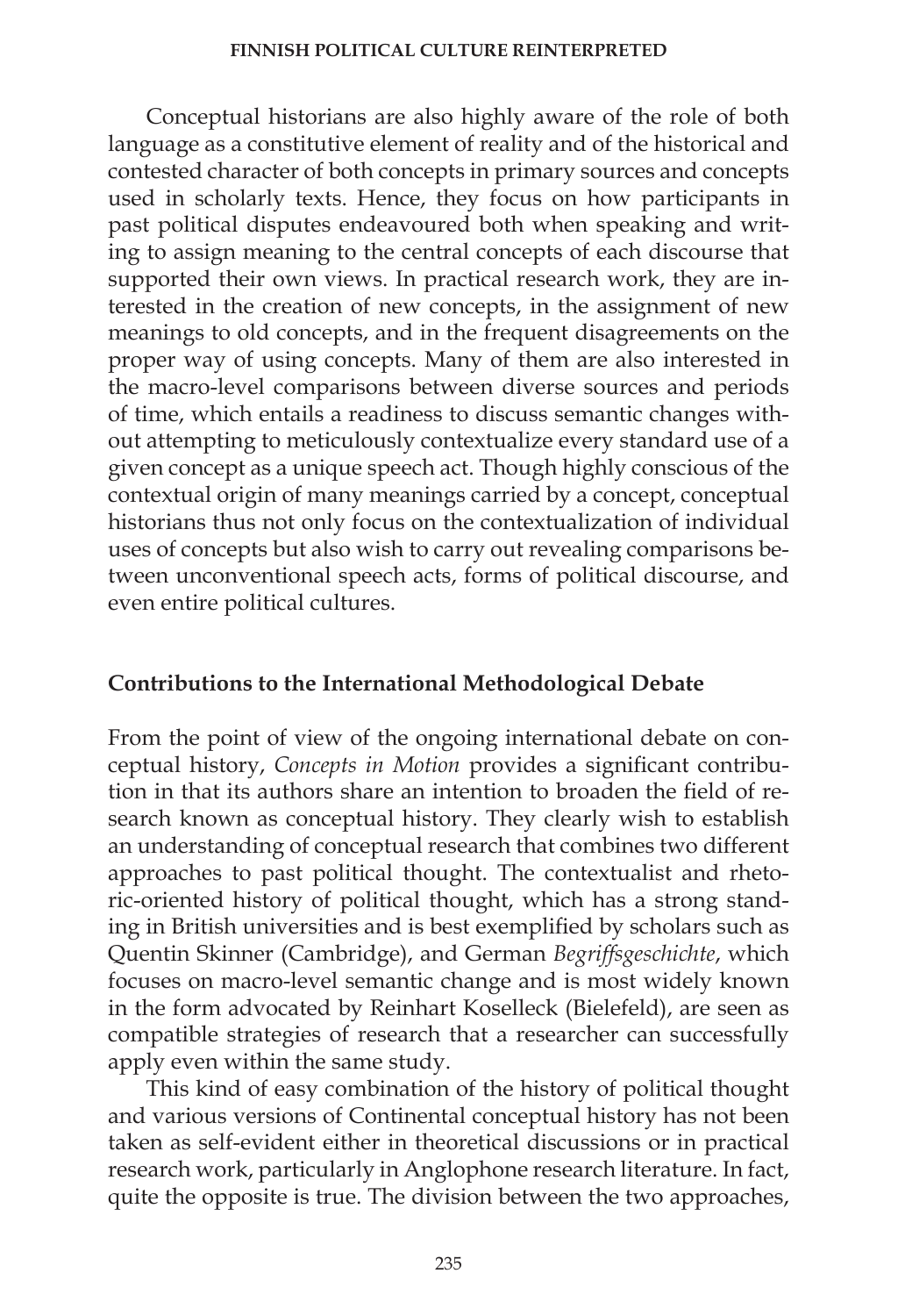despite their shared interest in past political language, has frequently been emphasized. Not even the term 'conceptual history' is widely known in research published in the English language, despite the work of advocates such as Terence Ball (Arizona) and Melvin Richter (New York) and seven years of active research cooperation and publication within the international *History of Political and Social Concepts Group*. Among previous national projects in conceptual history, only the Dutch project has really attempted to combine the Skinnerian and Koselleckian approaches in a concrete and constructive manner, adding further dimensions such as the use of images as primary sources to the analysis.

The participants in the Finnish project have been open to a variety of approaches. Most researchers have based their work on ideas borrowed from both British and German theorists and have actively adapted them to fit their own research questions and source material. In other words, they have endeavoured to combine short-term rhetorical analyses focusing on how individuals make use of language on the one hand, and long-term semantic analyses based on a collection of numerous instances of both conventional and unconventional language use on the other. Indeed, some of the articles in *Concepts of Motion* simultaneously serve as convincing examples of the possibility of studying the use of words on the macro level and changes in language use introduced by major users of language on the micro level.

One of the major strengths of *Concepts in Motion* is also the willingness of its authors to tackle philosophical problems related to conceptual history. There is no denying the existence of diverse conceptions of the relationship between language and concept, the relationship between language and thought, and the importance of studying either the structure of a given language or the ways in which it is used by individuals. Such disagreements should not be considered a major obstacle to carrying out fruitful analyses on the uses and meanings of concepts, however. Interesting findings appear as attention is focused on the emergence of political concepts, the ways in which they are used, the timing of and reasons for any changes in the meanings attached to concepts, disputes concerning the meanings of concepts, the contexts of their use, counter-concepts and synonyms, and comparisons with other political cultures, which may reveal the peculiarities of a given political culture.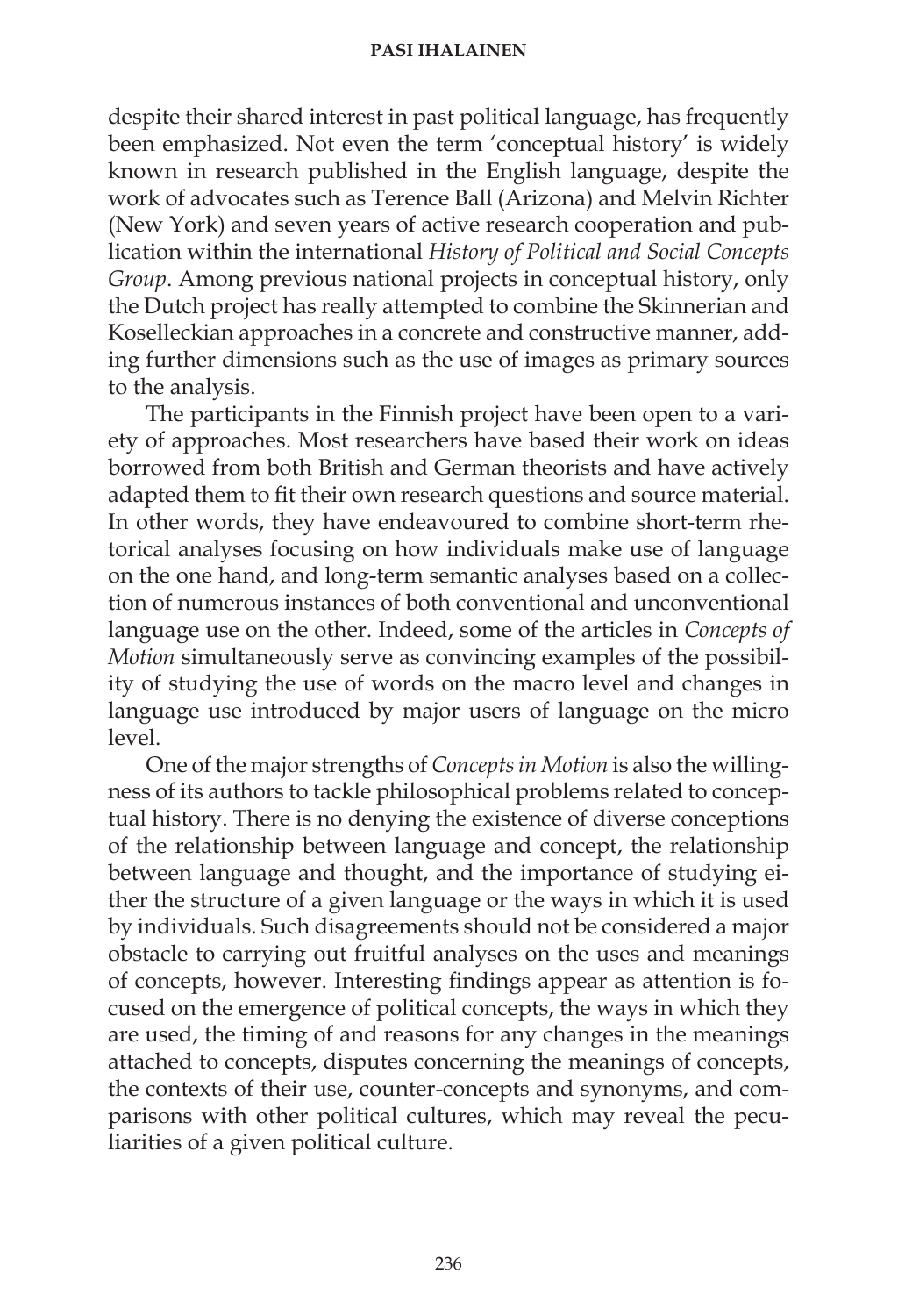### **The Separated Era of Swedish Rule**

Because of its extremely versatile character, it is virtually impossible to discuss *Concepts in Motion* exhaustively in one review. The approach I have chosen here is that of an historian whose own research has mainly focused on eighteenth-century politico-religious vocabularies. The study of the interconnections between eighteenth-century political and religious discourses is an important endeavour. Carl Schmitt, for instance, has pointed out that: "All the most significant concepts of modern political science are secularized theological concepts."2

Several of the authors of *Concepts in Motion* refer to the secularization of political concepts that began over the course of the eighteenth century, but few of them have truly studied the phenomenon in depth. Instead, the early modern period seems to be considered as little more than a background which can be summarized either on the basis of research literature or by consulting available text corpora or a few selected primary sources. Most of the writers seem to share a 'social scientific' attitude, which is manifested in the fact that only such early modern phenomena which seem to explain the emergence of the 'modern' world are seen as deserving scholarly attention and that the French Revolution or early nineteenth-century intellectual trends tend to be taken as the points of analytical departure. This is understandable, of course, given that 'Finland' as a separate political community did not exist prior to the emergence of an autonomous grand duchy under the Russian Empire in the nineteenth century and that the early modern Finnish language did not yet possess exact equivalents to many modern political concepts. The majority of the Finnish political terminology was only created over the course of the nineteenth century as a deliberate translation project of the so-called Fennoman movement. Despite this late emergence of usable political vocabulary, it is somewhat unfortunate that the authors seem to ignore so much of the intellectual inheritance left by the early modern Swedish realm and later cherished by the Finnish (often Swedishspeaking) governing elite. To put it another way, the Finnish connections to the Swedish political vocabulary may run even deeper than *Concepts in Motion* would suggest.

With this remark I do not wish to challenge the truly pioneering work of Kari Saastamoinen in compiling the first ever survey of early modern Swedish political language, which opens the volume. Saastamoinen's endeavour has been most demanding in that he sum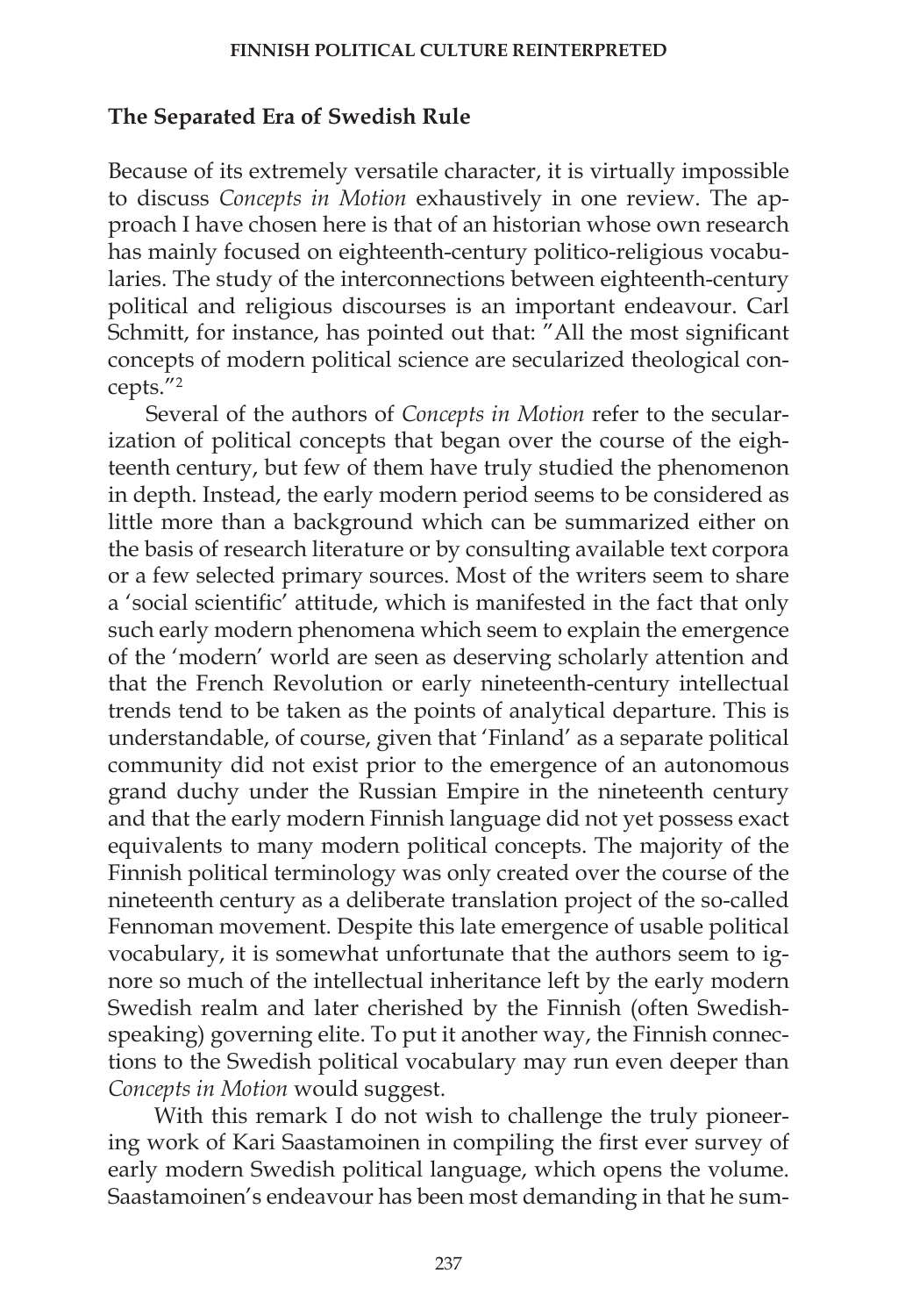marizes no less than seven centuries of political discourse and has had few earlier truly conceptual studies upon which to build his own analysis. His very broad topic has left little room for in-depth conceptual analyses, particularly as so much of the text is dedicated to a survey of political events. What we are provided is an analysis of the language of the written constitution of the Swedish realm, some selected religious and political writings, and the translations of a few theoretical works into Swedish. No doubt we receive a clear interpretation of early modern Swedish political thought set within the framework of its European context. This contextualization brings up such special (but not very surprising) features of the Swedish realm as the relatively independent status of the peasant estate and the lack of deeply dividing confessional conflicts. Saastamoinen also provides an interesting discussion of eighteenth-century attempts to translate the Latin expression *societas civilis* into Swedish. Though the period of estate rule (or the Age of Liberty) was undoubtedly a 'progressive' period in Swedish politics, Saastamoinen may overemphasize the role of theorists such as John Locke in the modernization of the Swedish political language while ignoring more traditionalist trends of thought.

Saastamoinen's article provides background information that is helpful for the understanding of the following articles, but the separation of early modern thought from the rise of 'modern' Finnish political vocabulary in the volume as a whole is hardly an ideal solution. The reader is left with the impression that eighteenth-century Sweden experienced a variety of conceptual changes, but the character and significance of these changes (and continuities) in terms of the development of later Finnish political concepts remains rather unclear. It would certainly have been fruitful to have discussed the key concepts of early modern Sweden based on the joint expertise of historians from both Sweden and Finland, as there is no denying the fact that many long-term patterns of thought in both countries are derived from common early modern experiences. Fortunately, some work is currently being done in both countries to reconstruct the conceptual framework of early modern Swedish political discourse and to decipher its long-term impact on political discourse.3

What might such long-term analyses of early modern Swedish political key concepts reveal then? The most obvious instance of continuity is provided by the influence of Lutheranism on political thought, something that is touched on by several of the articles included in *Concepts in Motion*, although on a rather superficial level.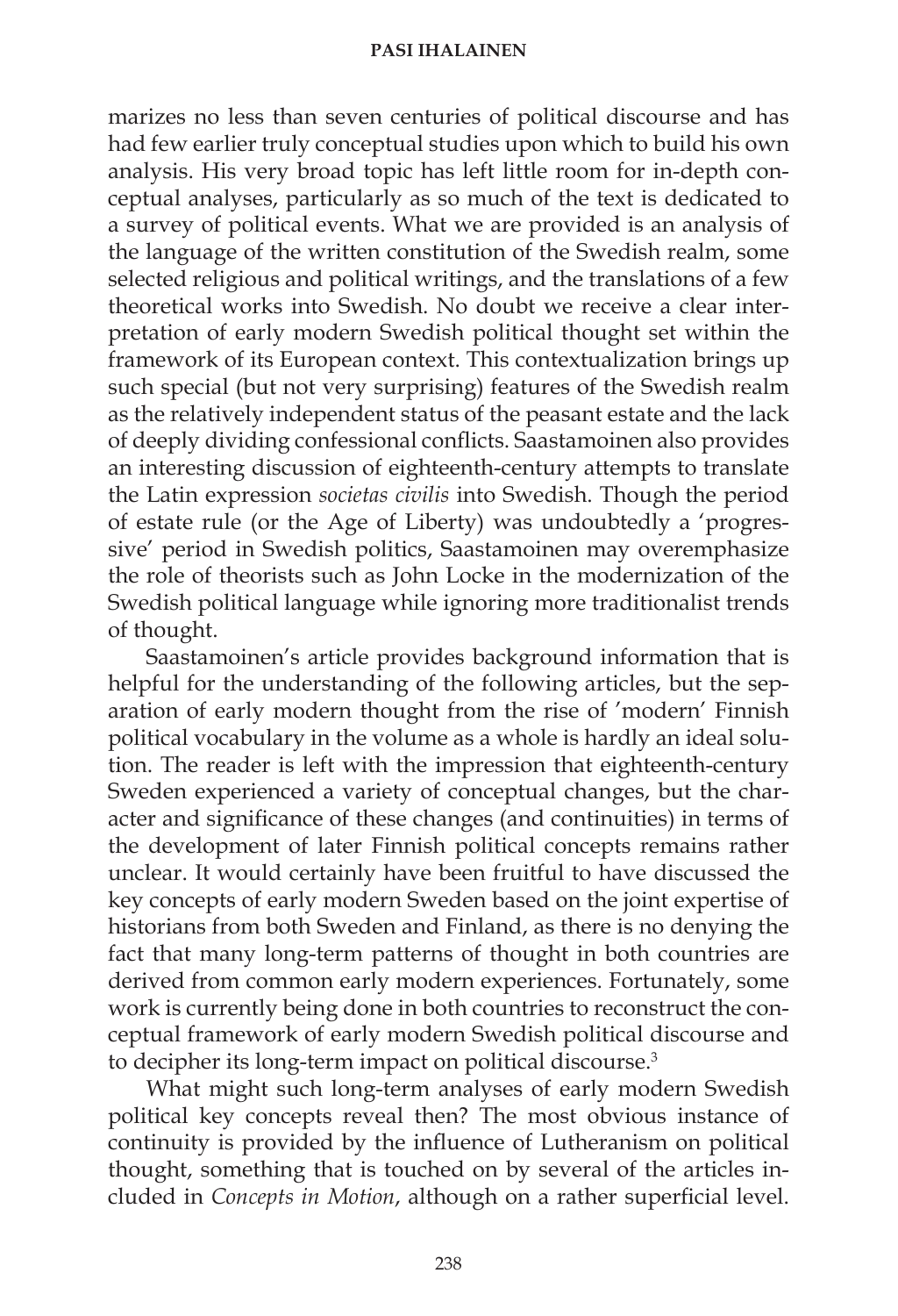Research carried out by both Swedish and Finnish scholars on the impact of inclusive thought constructions such as 'the Swedish Israel' and 'children of Sweden' on eighteenth-century conceptions of the national community, for instance, have not been considered in the book. Yet recent long-term comparative research suggests that the meanings attached to such concepts as 'people', 'fatherland' and 'nation' in eighteenth-century Lutheran political thought may have remained surprisingly unchanged over the centuries and may still play a role in the conceptions of national community held by some Finnish politicians. While Swedish political culture experienced a major modernization over the course of the nineteenth century, some typical features of the early modern Swedish realm survived in Finland, where social and political change emerged later and where both internal and external conflicts fostered traditionalist conceptions of the political community. Indeed, the old Lutheran understanding of the national community seems to have a stronghold in Finland. Within Finnish political culture, the government and the 'ruler' are still prepared to patronize the spiritual life of citizens, albeit in symbolic as opposed to concrete terms. The appearance of as far-reaching a combination of the political and the religious would be virtually inconceivable in most other present-day political cultures of 'Protestant' Europe.

In his article, Saastamoinen introduces concepts that he has considered relevant to the other articles in the collection, which means that many concepts that were important to the contemporaries themselves or that might have been equally interesting from the point of view of later developments, have received no attention. We receive no satisfactory account of the concepts of 'fatherland' and 'freedom', for instance, even though they were among the most important concepts of the political debate in the eighteenth century. In the Age of Liberty, the festival hall of the Swedish nobility was decorated with the motto *Pro Patria et Libertate*. The meanings attached to the concepts 'fatherland' and 'freedom' have certainly changed after the eighteenth century, but as recently as 2004 the motto of the national day of war veterans in Finland was: 'The inheritance of the veterans: Free fatherland.'

What I wish to suggest is that a more profound excavation of the common roots of Swedish and Finnish political concepts might help us to understand many of the shared features of these two political cultures. Among these common features we should mention the tendency to see the concepts of 'state', 'society' and 'people' as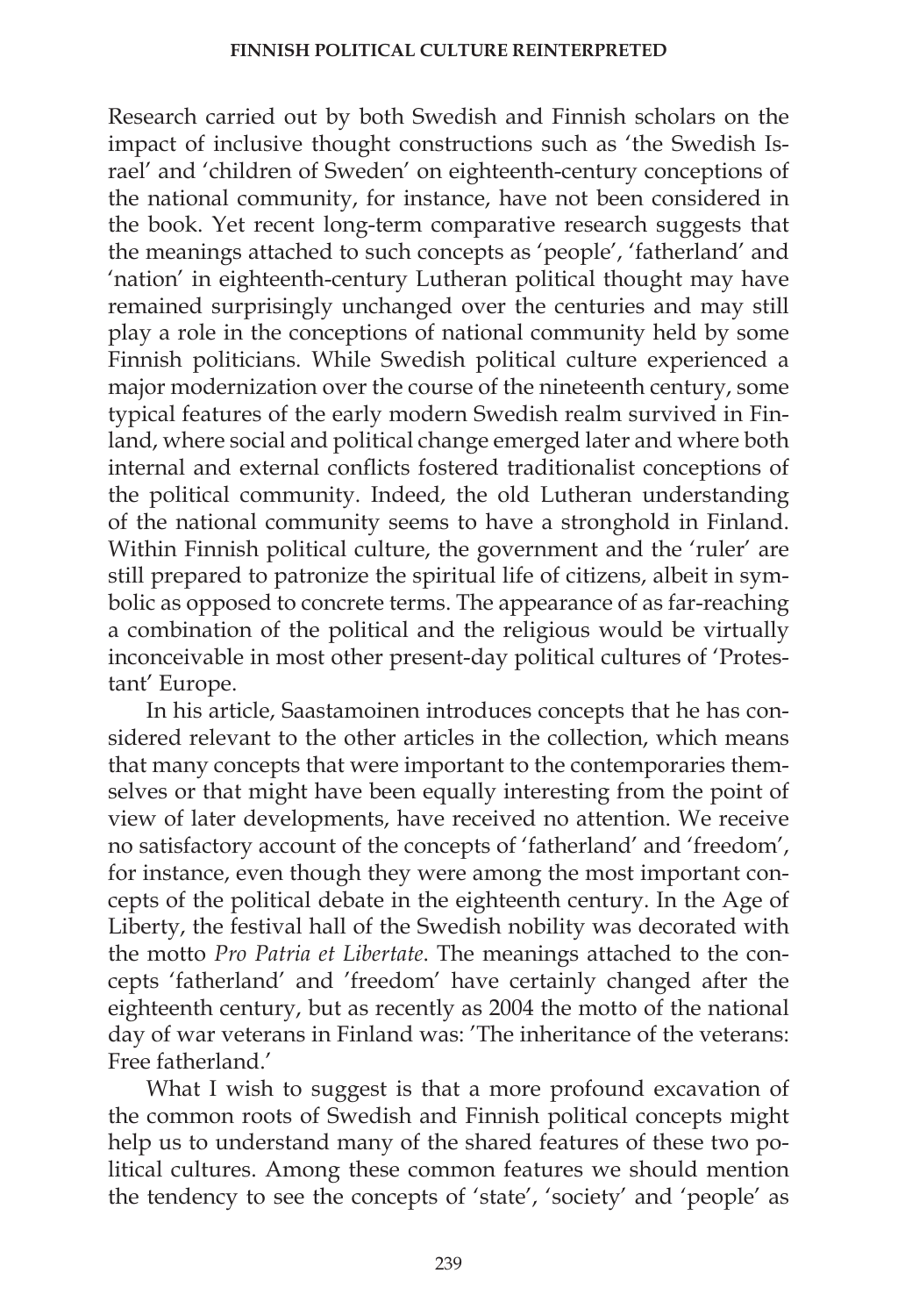intimately related and sometimes even interchangeable. A deeper understanding of the political culture of eighteenth-century Sweden might also help us to recognize a degree of secularized Lutheranism in the background of the Nordic concepts of 'society' and perhaps even 'welfare society'. It would be equally interesting to learn how the concept of 'political liberty' developed in political communities which were unusually uniform in confessional terms.

### **The Concepts of 'Power' and 'Governing'**

The concepts discussed in the ten substantial chapters of *Concepts in Motion* are 'power' (*valta*), 'governing' (*hallitseminen*), 'society' (*yhteiskunta*), 'state' (*valtio*), 'people' (*kansa*), 'citizen' (*kansalainen*), 'representation' (*edustus*), 'party' (*puolue*), 'politics' (*politiikka*) and 'revolution' (*vallankumous*). Next, I shall briefly comment on the approach and findings of each of the chapters.

The first chapter provides a well-informed discussion by Matti Hyvärinen on the versatile semantic field of the concept of 'power'.4 As far as the early modern period is concerned, Hyvärinen counts on a corpus of old written Finnish, but his analysis of nineteenth-century language is already more profound and based on a high variety of sources. Hyvärinen has analyzed the vocabulary of 'power' in the writings of authors such as Aleksis Kivi, Arvid Järnefelt and Juhani Aho in a most sensitive manner and has also reconstructed the various meanings of 'power' in the translated works. Similarly, he provides an interpretation of the concept of 'power' that was derived from the European tradition of political thought and was used by the politician and historian Yrjö-Koskinen in his works. The contrasting rhetoric of 'power' used by the two sides of the Civil War of 1918 is also the focus of particular interest. As to the period of independence after the Civil War, Hyvärinen has focused on the analysis of the vocabulary of 'political power' in the best available sources, party programmes. He aptly illustrates how the concept of 'the power of the people' only very slowly became part of the Finnish political debate and continued to be assigned quite diverse meanings in the programmes of different political parties. While the parties of the political left gradually began to support the republican constitution, it took a considerable amount of time for the political right to redefine its attitude towards the power of the people. Over the course of time,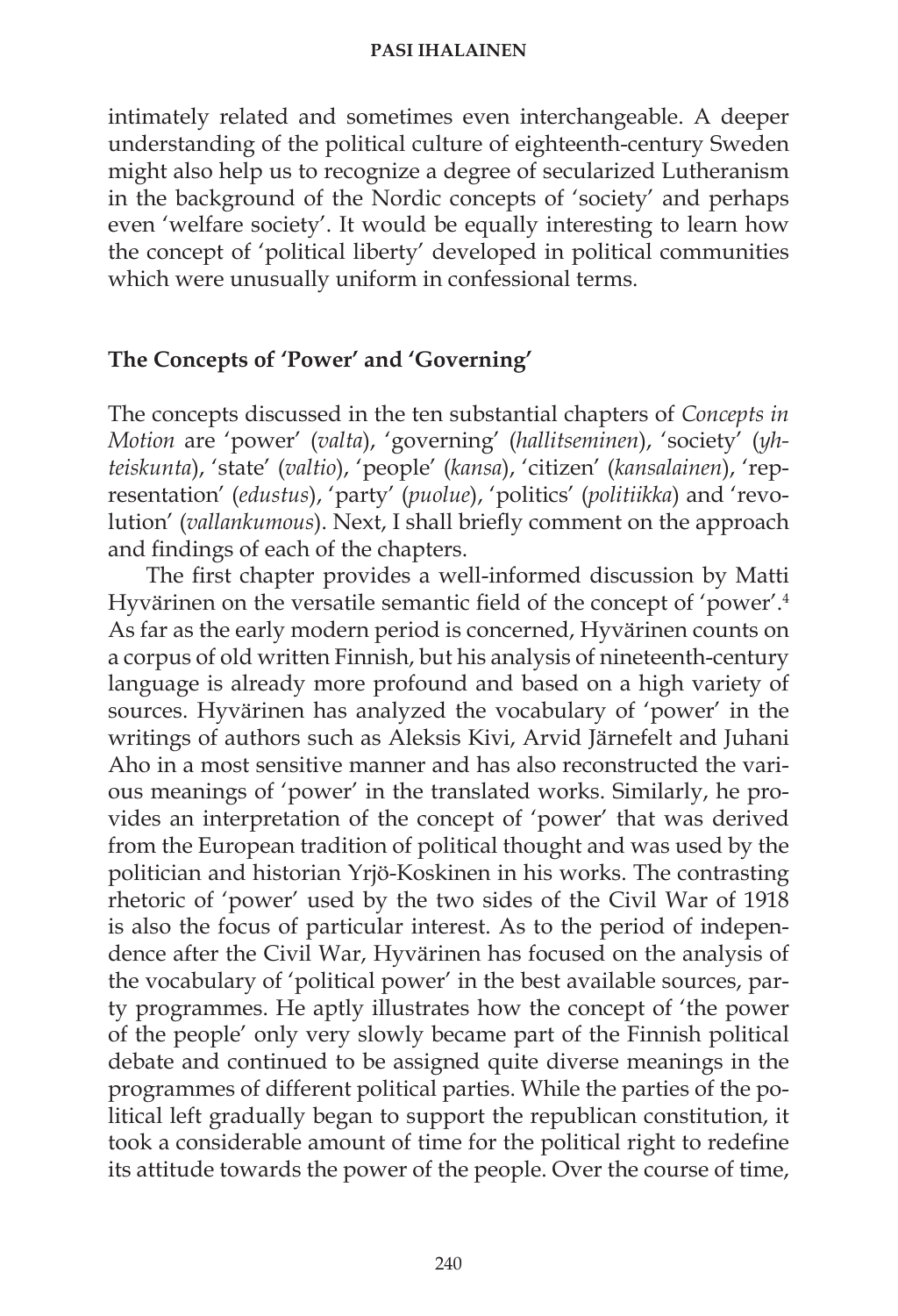however, the left and the right have moved much closer to each other in their definitions of the power of the people.

Hyvärinen's way of combining diverse primary sources appears to be a legitimate research strategy, as it allows him to demonstrate major changes in the use of the concept of 'power'. The variety of source material renders the research report slightly fragmentary however, particularly as Hyvärinen proceeds to a discussion of yet another discourse at the end of his contribution. The discourse on 'power' among social scientists during the latter half of the twentieth century is interesting but slightly disconnected from the previous, more practice-oriented discussion.

 Kyösti Pekonen's analysis of the concept of 'governing' provides an excellent illustration of the potential of fundamental conceptual historical research. Pekonen sees the history of the concept of 'governing' as a multi-layered narrative due to the high diversity of past language use. He points out that specific uses of a given concept only become visible once they are contrasted with a high number of ordinary uses of the same concept. He has reconstructed other helpful contexts as well, including a European comparison which illustrates that changes in the concepts of governing have occurred at very different times in different political cultures. A further important context which Pekonen considers is early modern word history, including the long-lasting union between the secular and spiritual powers that be in Finnish political culture. In the nineteenth century, the mystery of governing based on 'Protestantism' started to become more secular, however, as the Diet was reintroduced. Pekonen places this transformation in the context of a pan-European conceptual change and of the interaction between the Swedish and Finnish languages. He also pays considerable attention to the mutual influence of constitutional changes and changes in the vocabulary of governing. Towards the end of his chapter, Pekonen takes his interpretation of conceptual change one step further than most conceptual historians would by building not only on empirical observations but also on the works of theorists of the history of governing such as Max Weber and Michel Foucault. The combination of these research strategies leads to the interesting conclusion that, within Finnish political culture, it is still considered the primary duty of governments to take care of things and to keep them under control rather than to concentrate on political management as such.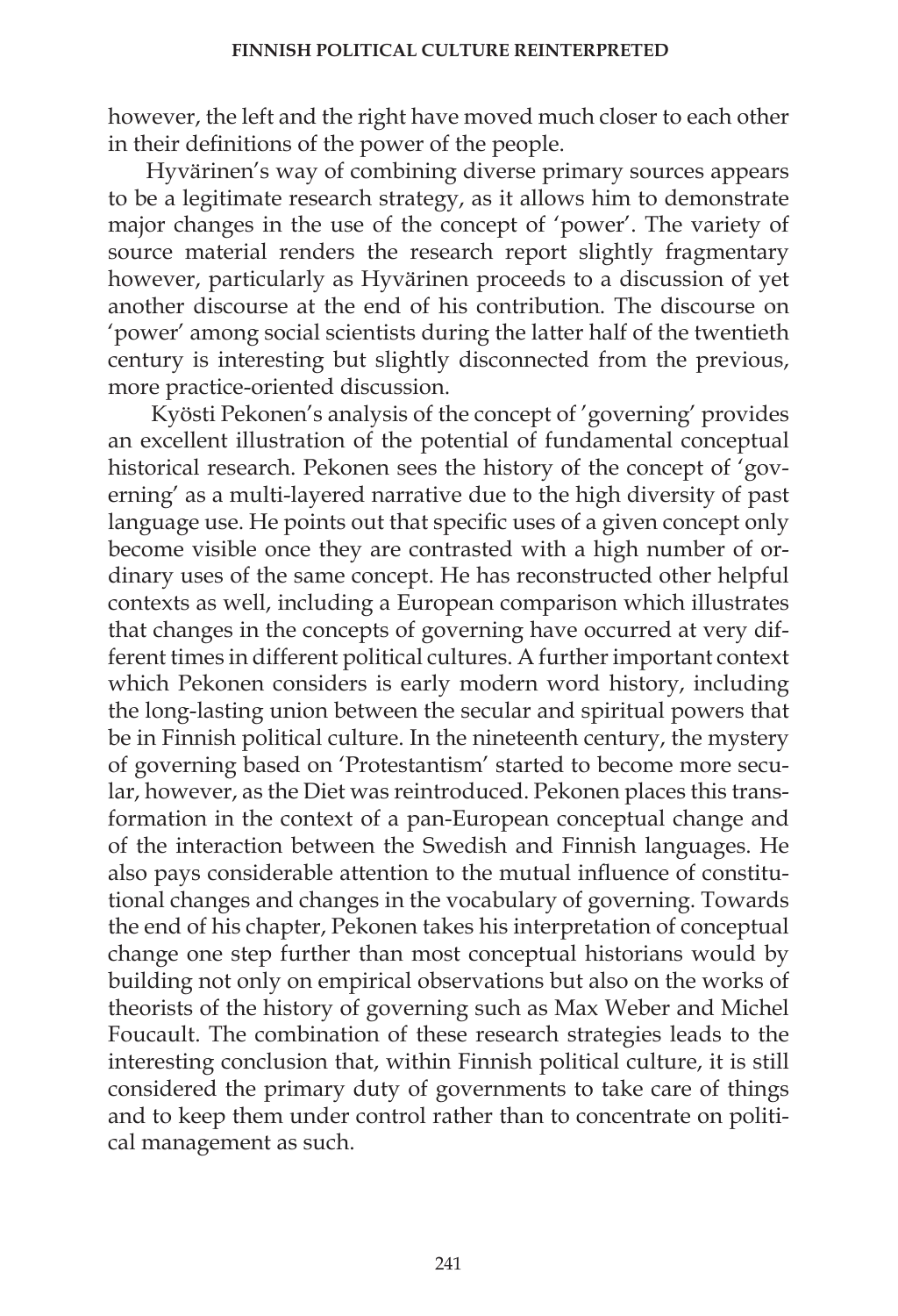### **The Concepts of 'Society' and 'State'**

Pauli Kettunen's chapter on 'society'5 bypasses much of early modern history, pointing out that *yhteiskunta* was a neologism invented in the 1840s on the basis of Swedish models and Latin culture conveyed to Finland via Sweden. When characterizing his methodological choices, Kettunen emphasizes the need to reconstruct contexts and to study speech as action in the Skinnerian spirit. As to the practical research work, he underscores the need to compare Finnish conceptual changes with those in Scandinavian languages, particularly Swedish.

The links to other Scandinavian political cultures become evident as Kettunen demonstrates the strong conceptual connection between the Nordic concept of 'society' and that of 'nation state'. The Nordic concept of 'society' refers to an integrated entity which acts as a subject and conveys the assumption that progress also takes place within society. The significance of this common Nordic concept should perhaps be considered by such Swedish scholars who tend to ignore the other 'Swedish' political culture on the other shore of the Gulf of Bothnia. Though the historical experience of the Finnish version of 'Swedish' political culture has diverged from the Swedish experience since 1809, it carries many shared characteristics, one of which is the constant mixture of the concepts of 'society' and 'state' both in Swedish and Finnish political discourse. Kettunen could also have taken this point further by focusing on how the concepts of 'society' and 'state' were used in eighteenth-century Sweden, when the separation between two political cultures did not yet exist. For instance, he could have considered more carefully the significance of the fact that religious and political communities remained identical for so long in the Nordic countries.

Nevertheless, Kettunen's discussion of the diverse conceptual developments in Sweden and Finland after 1809 is fascinating and also illustrates some divergence within the Nordic concept of 'society'. In Sweden, the state is supposed to be built on a foundation laid by the principles of 'society', whereas in Finland 'society' is understood as realizing the normative power of the state, 'society' being an actor defined by the nation state. An interesting recent development is the rise of the ambiguous concept of 'welfare society' as a fashionable alternative to the older and more disputable concept of 'welfare state'. Although the concept of 'welfare society' is present in almost all areas of present-day Finnish political debate, Kettunen suggests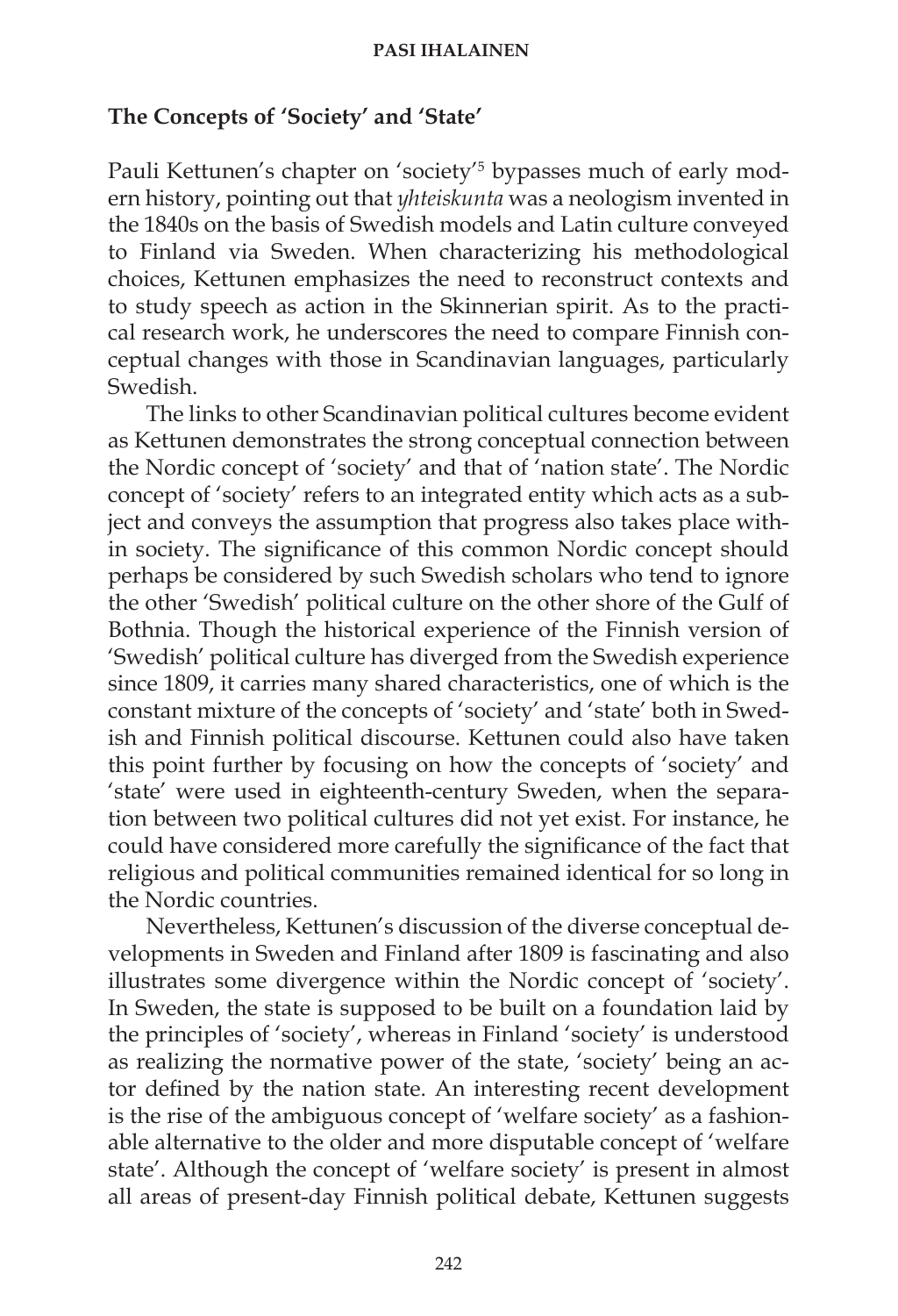that 'society' is no longer understood as being as central an agent as it was a few decades ago.

The related concept of 'state' receives proficient treatment in the next chapter by Tuija Pulkkinen.<sup>6</sup> According to Pulkkinen, who approaches the theme from the point of view of a philosopher, the glue of conceptual history can be identified in the interconnection between words and meanings, which requires that both words and meanings be studied simultaneously. She wishes to study both the general use of the concept of 'state' and the linguistic change brought about by influential language-users, something that her article, with its interesting findings, proves to be possible.

One of the central results of Pulkkinen's analysis is that, due to the development of the 'state' of Finland in the shadow of the Russian Empire, the Finnish concept of 'state' carried meanings that were closely related to those attached to the concept of 'politics'. Pulkkinen reveals the specific meanings of the concept by placing instances of the word 'state' in Finnish dictionaries and political philosophy in the context of the conceptual history of other European states in general and Sweden in particular, demonstrating that the meanings of the Finnish concept of 'state', as it came into use in the nineteenth century, were derived from meanings strengthened by the French Revolution. Among her other findings we should mention the synonymous and even interchangeable character of the attributes derived from state (*valtiollinen*) and politics (*poliittinen*). The concepts of 'state' and 'politics' are also closely related, as is indicated by the use of terms derived from 'state' (*valtiopäivät, valtiomuoto*) to refer to the parliament and the constitution and the tendency of party programmes to see the state both as a major subject and a major object. Pulkkinen convincingly highlights the centrality and surprisingly positive connotations of the 'state' in Finnish.

## **The Concepts of 'People' and 'Citizen'**

Ilkka Liikanen's chapter on the concept of 'people', though most interesting, hardly fulfils all the expectations of its readers. Liikanen has chosen to focus on the political concept of 'people' held by the nineteenth-century Fennoman movement instead of studying the ethnographical or social meanings of the concept or extending the discussion to include the twentieth century. The concept of 'people' is, of course, a problematic object of study due to the multiple mile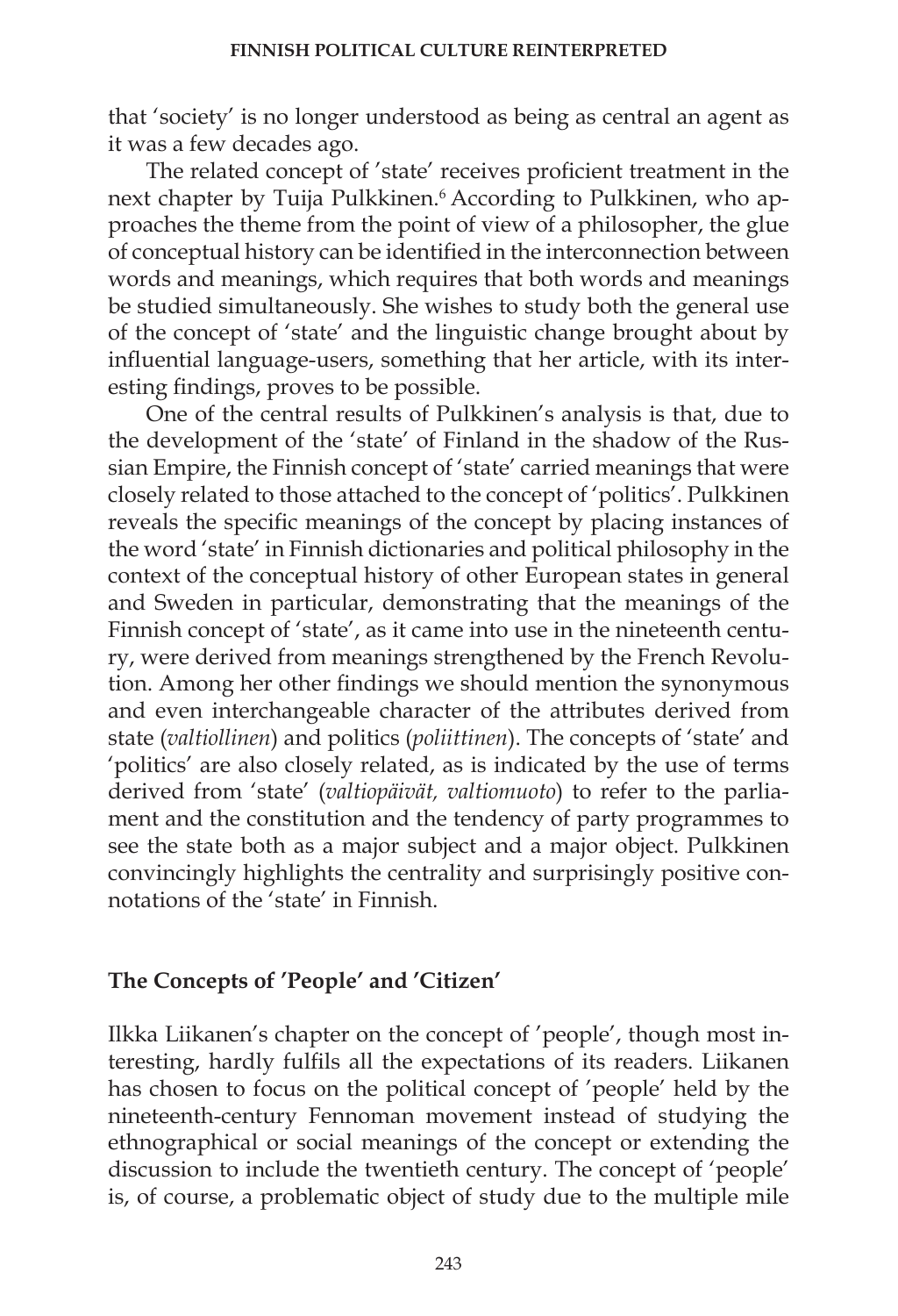for which the concept has been applied. The political meanings of the term are also diverse, ranging from different forms of nationalism to ideas of popular sovereignty. This is particularly true of the Finnish language, which, unlike most European languages, lacks a clear linguistic distinction between the concepts of 'nation' (*kansakunta*) and 'people' (*kansa*). It follows from this that Liikanen has been forced to reconstruct the two discourses of nationhood and popular sovereignty side by side within the same chapter. The reconstruction of the vocabulary of 'nation' suffers as a result, which is something that Liikanen's discussion of the theories of nationalism cannot make up for.

One consequence of the chosen theoretical approach, which favours modernist theories, is that little can be said about the conceptual changes which took place in connection with the transition from pre-modern national identities to modern nationalism. A deeper analysis of the eighteenth-century Swedish concepts of 'people' and 'nation' (and possibly 'fatherland') might have revealed that there was perhaps neither such a dramatic break between early modern and modern ways of thinking nor an early rise of a 'modern' Finnish rhetoric of nation, as Liikanen suggests. As far as the eighteenth century is concerned, it would be erroneous to claim that concepts such as 'the Swedish Israel' played no role at all in the construction of national community. Indeed, the Swedish idiom of Israel could be used more effectively in the construction of national community than that of England or the Netherlands, for instance, and some aspects of the idea of the nation as an Israel-like politico-religious community may have survived even longer within Finnish political culture than in the Swedish.7 At the same time, Liikanen may have been overzealous in his reliance on interpretations of the emergence of the modern Finnish nation over the course of the eighteenth century, as they have been shown to be based on anachronistic interpretations.<sup>8</sup>

Liikanen's discussion of the changing concepts of people and nation in the nineteenth century is much more convincing. The author is capable of illustrating how both nationalistic trends of thought and ideas of popular sovereignty made a breakthrough in Finnish political discourse. The developments that took place over the twentieth century, after the days of the Fennoman movement, however, remain to be explored by other scholars.

Henrik Stenius's discussion of the concept of 'citizen'<sup>9</sup> is slightly problematic as well. The chapter differs from the other contributions in that it builds on the creative interpretations of the author rather

244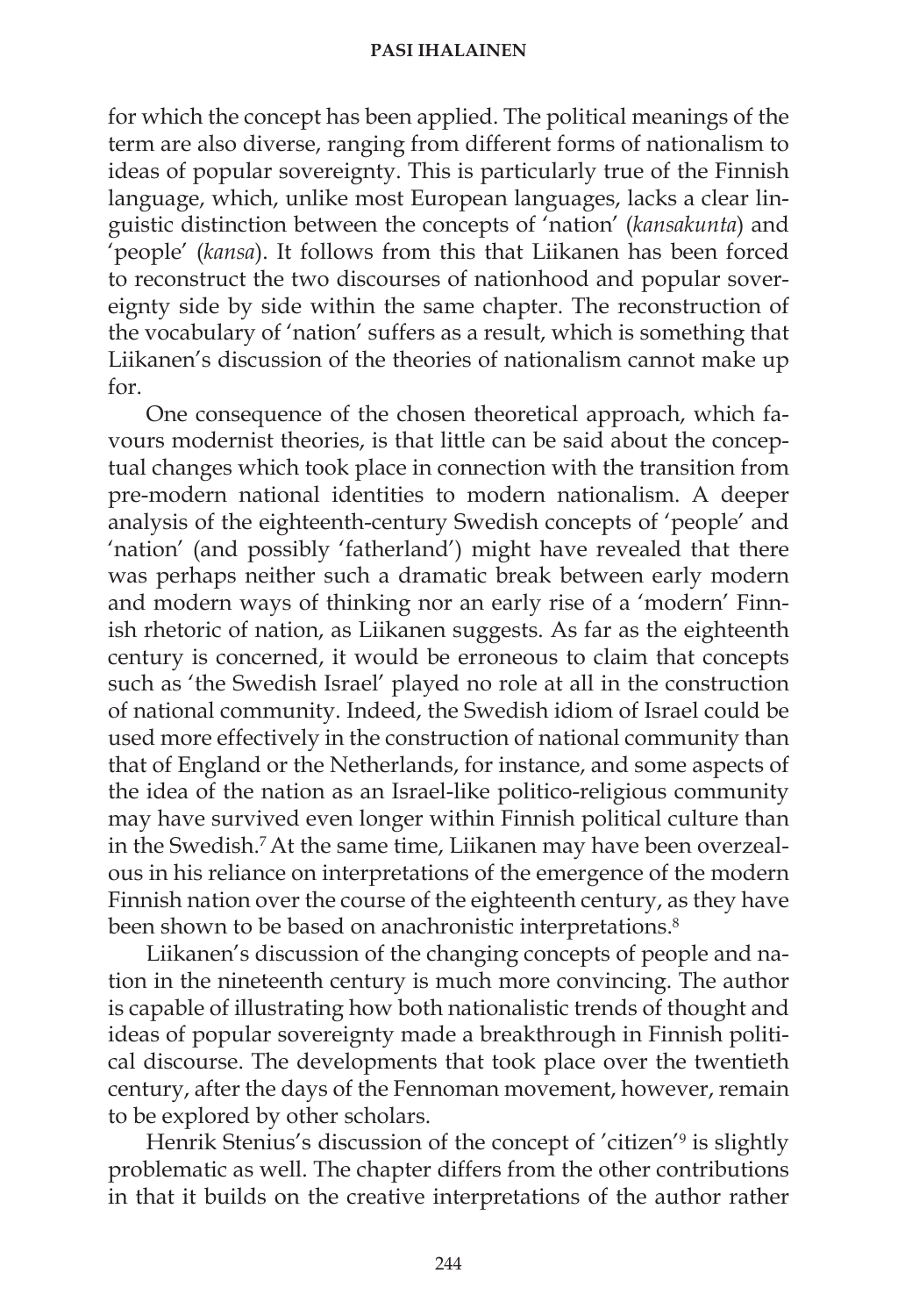than on the kind of empirical analysis followed by most writers. This is a stimulating approach to the extent to which Stenius focuses on the possibilities of diverse linguistic areas to create new political concepts and contemplates the etymological roots of vocabularies. However, some research operations could have been explained more clearly. The extent of the primary sources remains very limited, and not all the comparisons appear to be of any great help in explicating the author's point. The Finnish conceptual change can certainly be compared with those of Sweden, Germany and the Netherlands, but the present reviewer doubts the usefulness of comparisons with Arabic and Argentine concepts.

Stenius builds his analysis on a few instances of the use of the concept of 'citizen' by Elias Lönnrot in his translations from Swedish (*medborgare*) to Finnish (*kansalainen*). Lönnrot certainly deserves to be studied due to his role as one of the leading creators of new Finnish concepts in the mid-nineteenth century. Likewise, it is justified to focus on a translation of a major juridical textbook from one language to another. Yet instances of the use of the new concept of citizen remain sparse, and the author fails to present a sufficient discussion of the vocabulary inherited from the eighteenth century or more widespread nineteenth-century usage. Stenius does succeed in illustrating that the Finnish concept of citizen conveyed a notion of the citizen as a person who withdraws from active duty, but it would have been interesting to see more evidence of Lönnrot's role as a 'modern' political thinker who consciously rejected the old European concept of citizen derived from municipal self-government and judicial discourse.

Likewise, the argument on the incapability of the Finnish concept of citizen to foster horizontal dialogue as an explanation of the cruelty of the Finnish Civil War is a noteworthy hypothesis, but without sufficient empirical evidence that is all that it is. In contrast, Stenius's conclusion that the concepts of 'people' and 'citizen' were intimately related and that the concepts of 'state', 'nation' and 'society' were (and are) interchangeable receive support from other chapters in the volume. The closeness of the concepts meant that Finnish citizenship was long believed to be based on a shared ethnic background. Stenius also suggests that the Finnish concept of citizen has remained non-political and Finnish political culture collectivistic. These are conclusions which few Finnish scholars would deny, but it would have been helpful for the author to have demonstrated them with references to twentieth-century sources as well.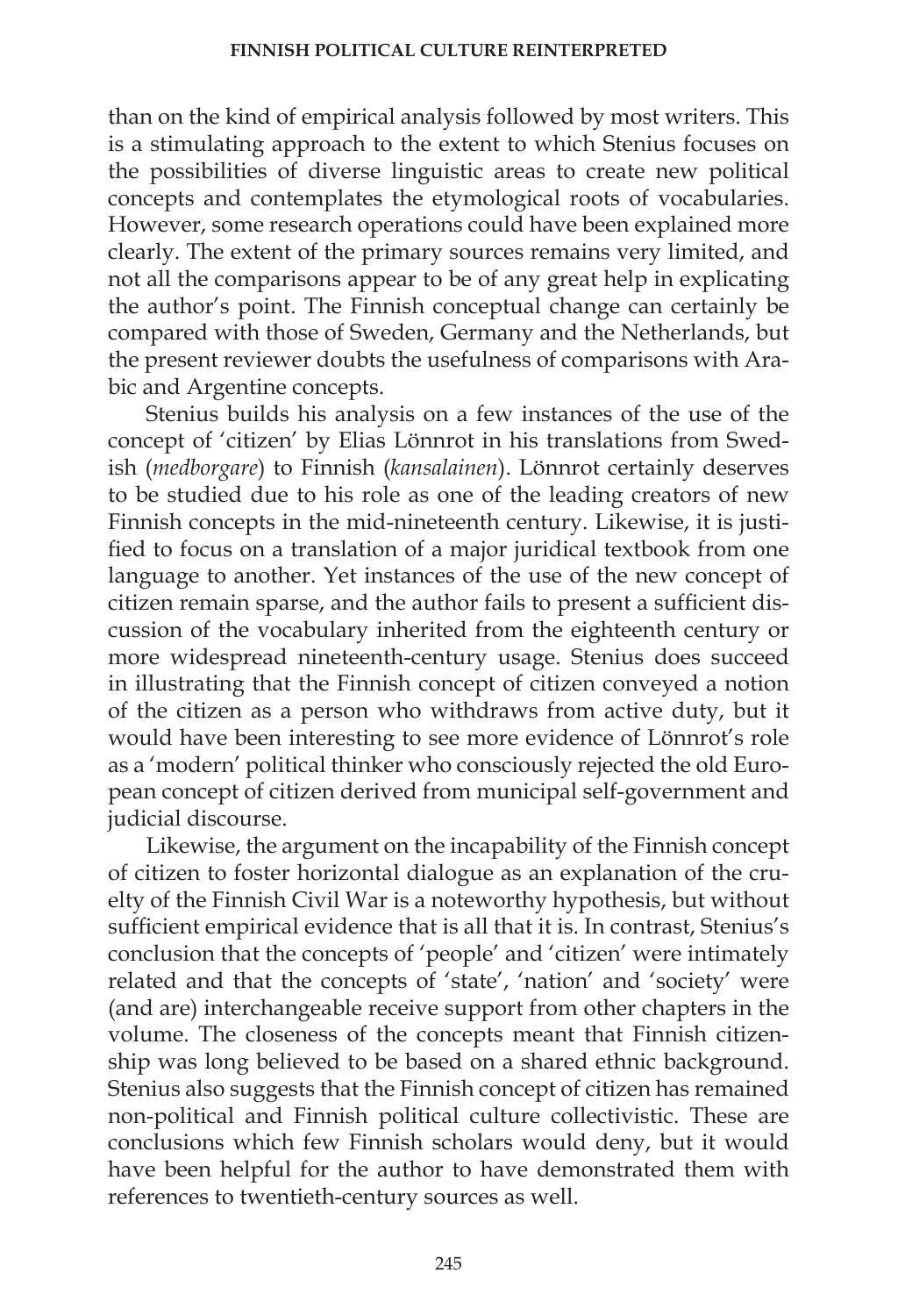### **The Concepts of 'Representation' and 'Party'**

Ismo Pohjantammi's chapter on 'representation' does refer to an eighteenth-century transition from the representation of the realm to that of the nation, but most of the attention is focused on the late nineteenth and early twentieth-century debates on representation. The years preceding the radical parliamentary reform of 1906, during which the four-estate Diet was replaced by a one-chamber parliament and universal suffrage was extended to women as well as men, certainly deserve such a detailed discussion. Nonetheless, much of what we read is a summary of parliamentary history rather than conceptual history proper. One of Pohjantammi's distinct merits is the care he takes in contextualizing the Finnish debate with references to theoretical discourse in other European states.

Eeva Aarnio's analysis of the concept of 'party' is also noteworthy due to its consistent and successful use of method. Aarnio follows a Skinnerian approach in her work, focusing on how a speaker carried out political acts by using the concept of 'party' in certain political circumstances and how parties were evaluated in past political discourse. She uses a broad range of primary sources from nineteenthcentury party debates to party programmes of the 1980s. The only extensions this reviewer would liked to have seen would have been brief discussions of the significance of the Hat and Cap parties of the Age of Liberty and the religion-based party vocabulary. The Hats and Caps have quite recently been said to have enjoyed a higher level of approval within Swedish political culture than political parties in England or the North American colonies.10 Given this supposed acceptance of parties in eighteenth-century Sweden, it is surprising that this was no longer the case in nineteenth-century Swedish or Finnish political cultures. Aarnio also shows that religious concepts continued to be used in discourse on parties until the adoption of the neologism *puolue* in the nineteenth century contributed to the secularization of the concept. The interaction between the languages of political parties and religious sects prior to the appearance of this conceptual watershed could have been explored more extensively, comparing it, for example, to developments elsewhere.11

Aarnio's analysis deepens the closer it moves to present-day party debates, connecting contemporary debates with broader theoretical debates on parties. Aarnio demonstrates how the parliamentary reform of 1906 gave rise to a sudden reorganization of Finnish politics, including political parties. She is able to list an entire scale of dif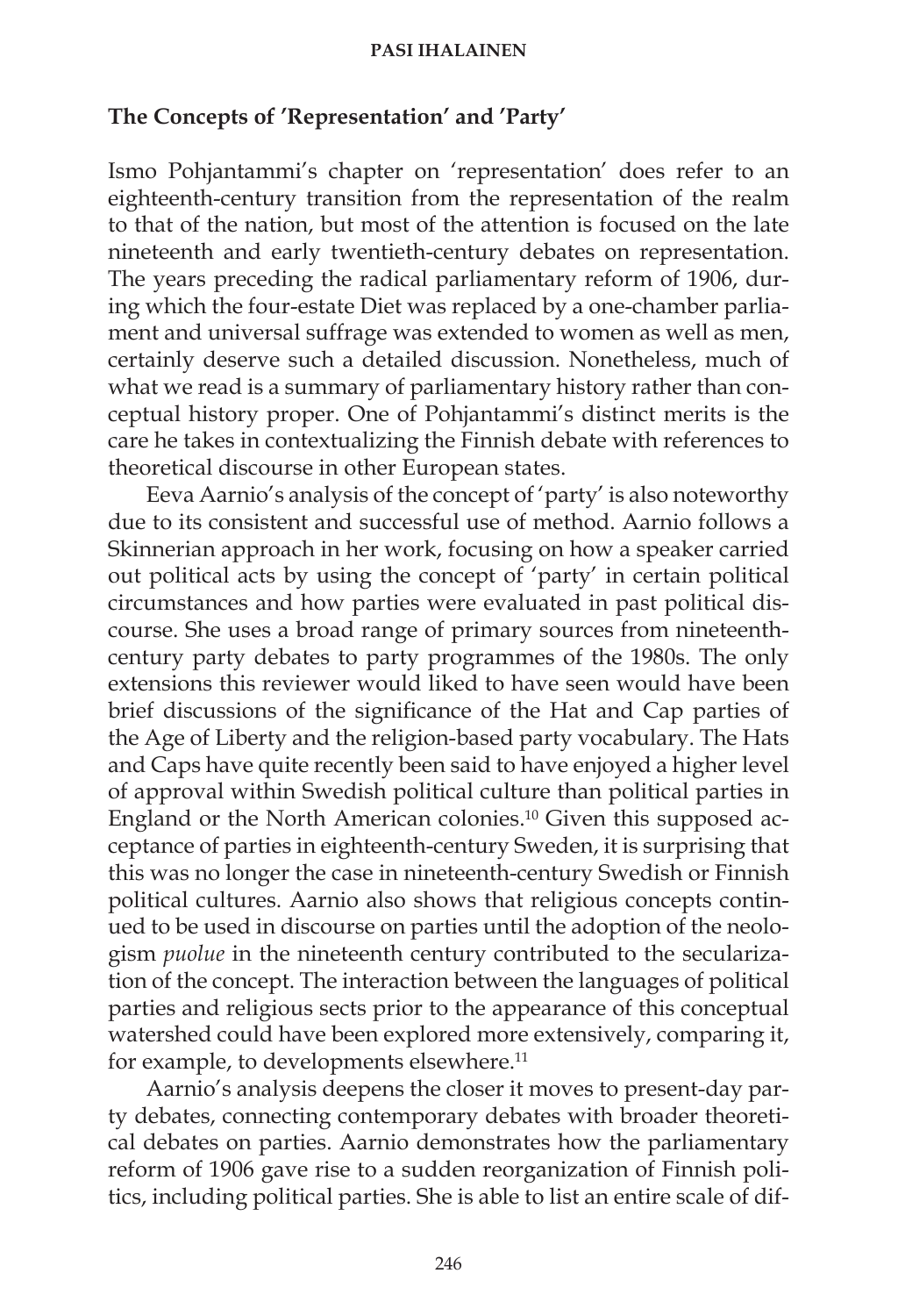ferent meanings assigned to the concept of 'party' in various sources and to illustrate how intimately the use of the concept was connected with particular contexts.

# **The Concepts of 'Politics' and 'Revolution'**

There is no doubt that Kari Palonen's interpretation of the Finnish concept of 'politics'12 represents one of the most profound conceptual historical studies ever done in Finland. Palonen's contribution clearly demonstrates the usefulness of a conceptual historical attitude in the study of past politics. It also shows that any and all exhaustive attempts to define political concepts are doomed to failure due to the constantly contested character of concepts.

The early vocabulary of politics does not seem to interest Palonen, who prefers instead to focus on twentieth-century conceptual changes, particularly those which have taken place since the Second World War. His outspoken strategy is to study "the performative use of speech on politics as a conscious medium of action". This means that Palonen focuses on how individuals used the concept of 'politics' unconventionally instead of merely reporting on the conventional uses of the concept. It also means that Palonen studies how concepts were introduced, established, marginalized and forgotten without attempting to pinpoint the precise timing of or present quantitative data on such changes. The corpus of texts he uses has been compiled with this strategy in mind so that times of change receive more attention than more tranquil periods.

Palonen's strategy has led to several noteworthy findings, some of the most important of which being the obvious connections between the Finnish vocabulary of 'politics' and Western European political discourses, the relatively quick transformation of Finnish political culture, and the substitution of the long-favoured attribute derived from 'state' with that derived from 'politics' in political discourse in the mid-1960s. Palonen has also contributed another chapter to the book in which he summarizes the findings of the preceding chapters, discusses the question of translation, and also introduces the possibility to engage in a comparative study of political cultures as overcoming national traditions of historiography.

 Risto Alapuro's final chapter on the concept of 'revolution' is also the work of an author who possesses an absolute mastery of the theme of research. Alapuro pays considerable attention to the tradi-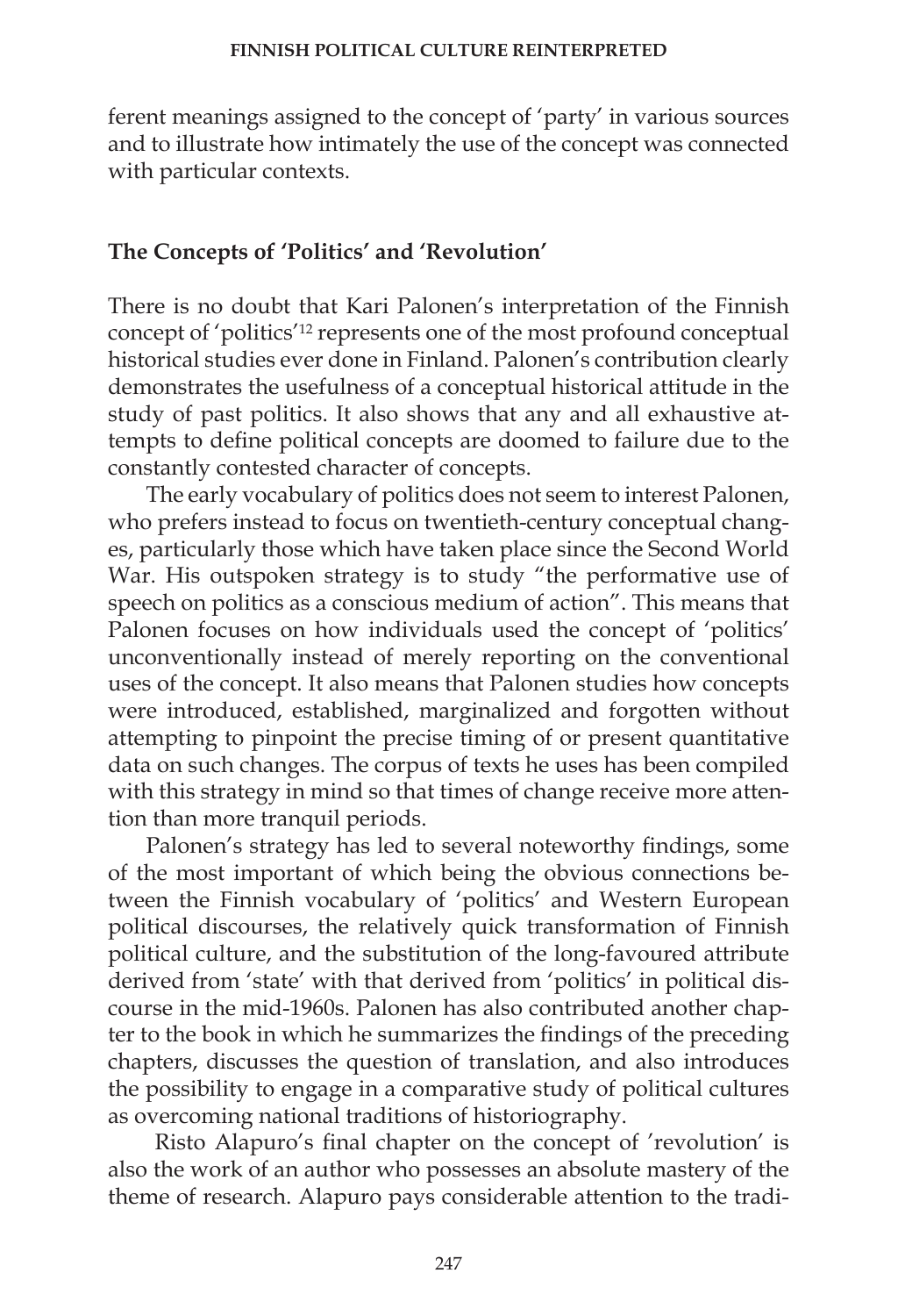tionally pejorative connotations of the vocabulary of rebellion in the Finnish language, emphasizes the original character of the Finnish word *vallankumous* ('subversion of power') when compared with the international terminology of 'revolution', and discusses the consequences of this difference for Finnish political culture. Importantly, it was the Russian 'Revolution' of 1905, the Civil War with its 'Red Rebellion', and the leftist radicalism of the 1960s that rendered the meanings of the concept of 'revolution' concrete and understandable to Finns. These events meant that a loathsome phenomenon that was typical of 'foreign' countries could suddenly become seen as a force with the potential to either transform the community in a positive sense or facilitate the illegal seizure of power.

## **More In-depth Comparisons as a Means of Achieving Supplementary Findings**

Comparisons not only within one political culture but also between different political cultures should be seen as an established part of the conceptual historical approach, as it is only through comparisons that the common and specific features of political cultures can become visible. The authors of *Concepts in Motion* have made great bounds in that direction in their comparisons of translations from Swedish to Finnish in many of the chapters in this volume and by viewing Finnish developments in European contexts. This has proved to be a fruitful research strategy, especially with regard to the nineteenth century, when the modern vocabulary of Finnish political discourse was in the process of formation.

Yet much remains to be done in the field of comparative conceptual history also after the publication of this volume. The work of the Finnish authors has been hindered by the fact that little such basic conceptual historical research exists in various European countries which could have facilitated comparisons between the Finnish and other political cultures. The massive German example of *Geschichtliche Grundbegriffe* has been important to many Finnish authors, of course, and not least because of the high relevance of German political thought in much of Northern Europe over the centuries. Some authors have also been able to refer to the findings of the Dutch project on conceptual history, which has produced five collected volumes thus far. At the same time, such important objects of comparison as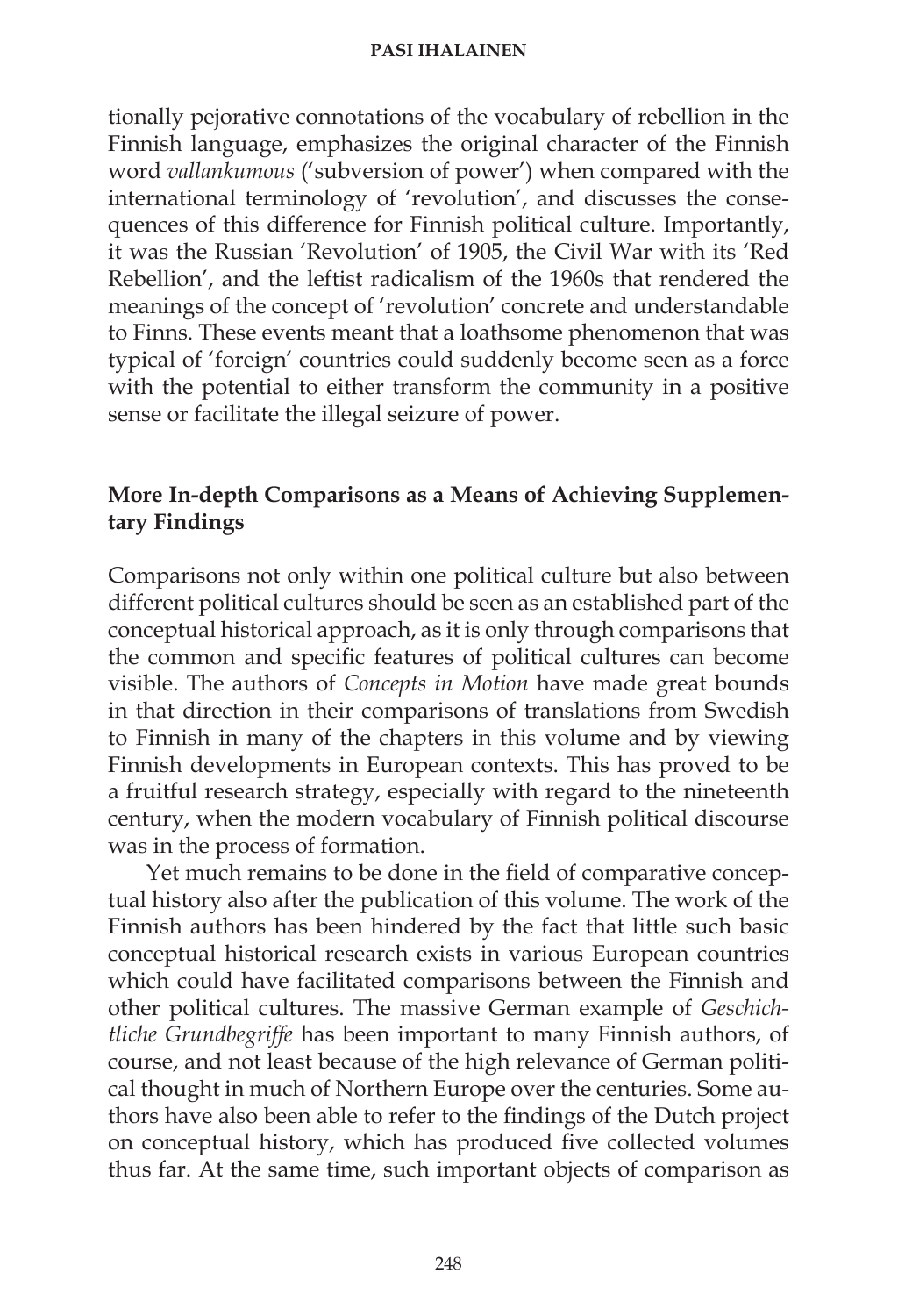the Swedish and British political cultures lack parallel collections of conceptual histories with which the development of the Finnish language of politics could easily have been compared. Indeed, the study of the conceptual history of these countries, together with an extended study of the conceptual past of Finnish political culture, opens future research prospects for Finnish scholars as well.

As a whole, the ambitious project which led to the publication of *Concepts in Motion* has been quite successful in attaining its goals. Some key concepts of Finnish political culture have been analyzed in great detail and with an admirable degree of objectivity, keeping the relevant historical contexts in mind. It is obvious that the publication of this volume will not mark the end of the conceptual historical study of Finnish political culture but will instead motivate the rise of new and equally intellectually stimulating projects in the future.

### **NOTES**

**1.** Matti Hyvärinen, Jussi Kurunmäki, Kari Palonen, Tuija Pulkkinen & Henrik Stenius (eds.), *Käsitteet liikkeessä. Suomen poliittisen kulttuurin käsitehistoria* [Concepts in Motion: The Conceptual History of Finnish Political Culture], Tampere: Vastapaino 2003, 617 pages; An earlier Finnish version of this review has appeared in *Historiallinen Aikakauskirja*, 102:3, 2004, 408ff.

**2.** This quote opens Kyösti Pekonen's chapter on 'governing'.

**3.** These include Bo Lindberg's project for the conceptual history of early modern Sweden and the project 'Enlightened loyalties' led by Pasi Ihalainen, in which some late eighteenth-century key concepts are analyzed.

**4.** Two articles by Hyvärinen related to this chapter have been published in *Finnish Yearbook of Political Thought* in Vol. 2, 1998, 203ff, and Vol. 7, 2003, 36ff.

**5.** An earlier English version of Kettunen's article was published in *Finnish Yearbook of Political Thought*, Vol. 4, 2000, 159ff .

**6.** An earlier English version of Pulkkinen's article has appeared in *Finnish Yearbook of Political Thought*, Vol. 4, 2000, 129ff.

**7.** Nils Ekedahl, '"Guds och Swea barn" Religion och nationell identitet i 1700-talets Sverige', *Nationalism och nationell identitet i 1700-talets Sverige*, eds. Åsa Karlson and Bo Lindberg, Uppsala 2002, 49-70; Pasi Ihalainen, *Protestant Nations Redefined: Changing Perceptions of National Identity in the Rhetoric of the English, Dutch and Swedish Public Churches, 1685-1772*, forthcoming in Leiden & Boston 2005; The preliminary findings of the study are discussed in Pasi Ihalainen, 'Lutherska drag i den svenska politiska kulturen i slutet av frihetstiden. En begreppsanalytisk undersökning av fyra riksdagspredikningar', *Riksdag, predikstol, kaffehus. Frihetstidens politiska kultur 1766-1772,* eds. Marie-Christine Skuncke och Henrika Tandefelt, Stockholm and Helsinki 2003, 82, 87. **8.** Juha Manninen, *Valistus ja kansallinen identiteetti. Aatehistoriallinen tutkimus 1700-luvun Pohjolasta*, Helsinki 2000; See also Jonas Nordin, *Ett fattigt men fritt folk. Nationell och politisk självbild i Sverige från sen stormaktstid till slutet av frihetstiden,* Stockholm 2000; Cf. Pasi Ihalainen, 'Varhaismodernien kansallisten identiteettien historiaa kansallis-